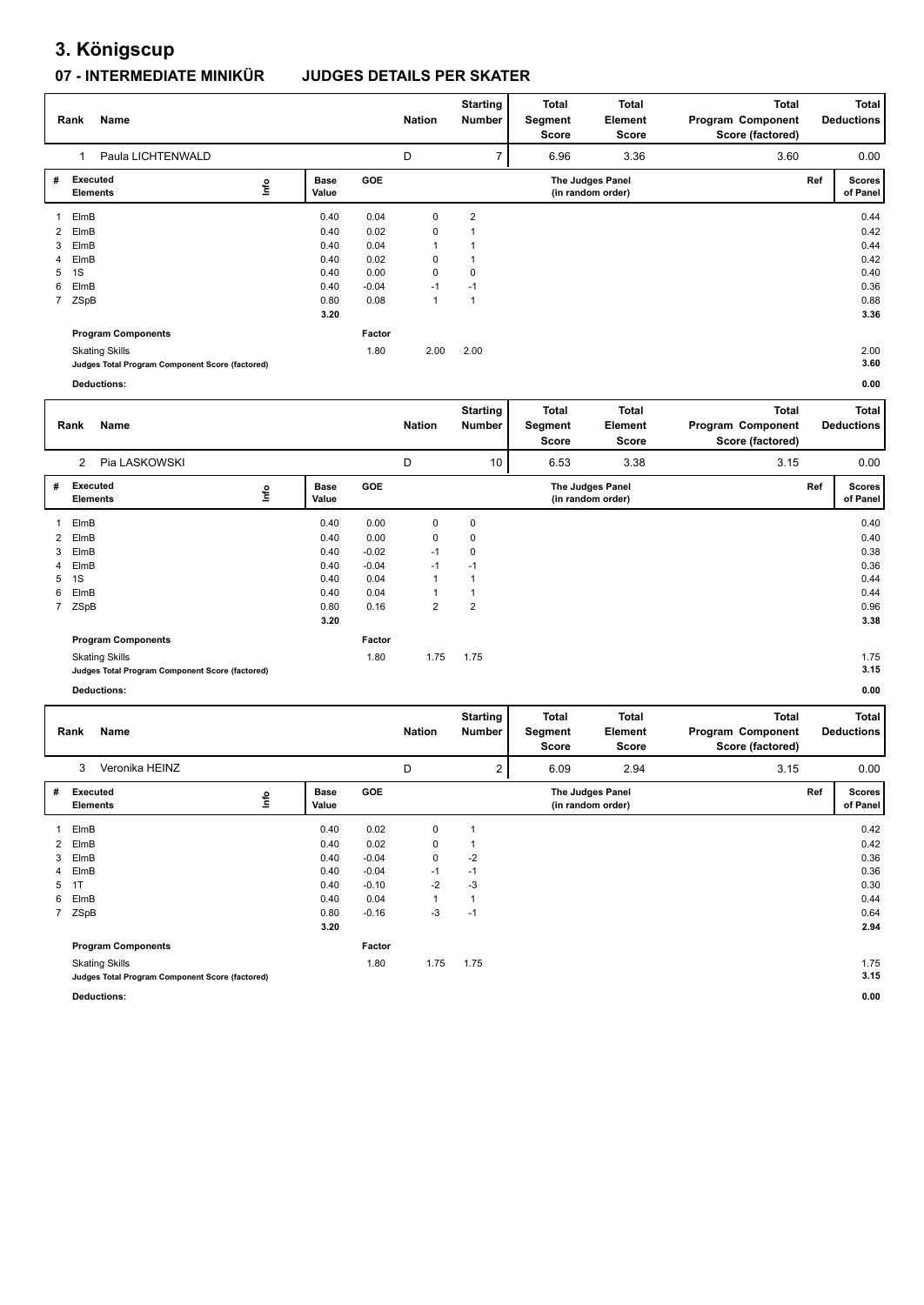## **3. Königscup**

### **07 - INTERMEDIATE MINIKÜR JUDGES DETAILS PER SKATER**

|                | Name<br>Rank                                    |    | <b>Nation</b>        | <b>Starting</b><br>Number | <b>Total</b><br>Segment<br>Score | <b>Total</b><br>Element<br>Score | <b>Total</b><br>Program Component<br>Score (factored) |                                       | Total<br><b>Deductions</b> |     |                           |
|----------------|-------------------------------------------------|----|----------------------|---------------------------|----------------------------------|----------------------------------|-------------------------------------------------------|---------------------------------------|----------------------------|-----|---------------------------|
|                | Regina LEITENBAUER<br>4                         |    |                      |                           | D                                | 4                                | 5.92                                                  | 3.22                                  | 2.70                       |     | 0.00                      |
| #              | <b>Executed</b><br><b>Elements</b>              | ۴ů | <b>Base</b><br>Value | GOE                       |                                  |                                  |                                                       | The Judges Panel<br>(in random order) |                            | Ref | <b>Scores</b><br>of Panel |
|                | ElmB                                            |    | 0.40                 | $-0.06$                   | $-1$                             | $-2$                             |                                                       |                                       |                            |     | 0.34                      |
| $\overline{2}$ | ElmB                                            |    | 0.40                 | 0.00                      | 0                                | 0                                |                                                       |                                       |                            |     | 0.40                      |
| 3              | ElmB                                            |    | 0.40                 | 0.04                      | 1                                | $\mathbf 1$                      |                                                       |                                       |                            |     | 0.44                      |
| $\overline{4}$ | ElmB                                            |    | 0.40                 | $-0.02$                   | $-1$                             | 0                                |                                                       |                                       |                            |     | 0.38                      |
| 5              | 1S                                              |    | 0.40                 | $-0.02$                   | 0                                | $-1$                             |                                                       |                                       |                            |     | 0.38                      |
| 6              | ElmB                                            |    | 0.40                 | 0.00                      | 0                                | 0                                |                                                       |                                       |                            |     | 0.40                      |
| $7^{\circ}$    | ZSpB                                            |    | 0.80                 | 0.08                      | 1                                | $\mathbf 1$                      |                                                       |                                       |                            |     | 0.88                      |
|                |                                                 |    | 3.20                 |                           |                                  |                                  |                                                       |                                       |                            |     | 3.22                      |
|                | <b>Program Components</b>                       |    |                      | Factor                    |                                  |                                  |                                                       |                                       |                            |     |                           |
|                | <b>Skating Skills</b>                           |    |                      | 1.80                      | 1.50                             | 1.50                             |                                                       |                                       |                            |     | 1.50                      |
|                | Judges Total Program Component Score (factored) |    |                      |                           |                                  |                                  |                                                       |                                       |                            |     | 2.70                      |
|                | <b>Deductions:</b>                              |    |                      |                           |                                  |                                  |                                                       |                                       |                            |     | 0.00                      |

|   | <b>Name</b><br>Rank                                                      |                      |            | <b>Nation</b> | <b>Starting</b><br>Number | Total<br>Segment<br>Score | <b>Total</b><br>Element<br>Score      | <b>Total</b><br>Program Component<br>Score (factored) | <b>Total</b><br><b>Deductions</b> |               |
|---|--------------------------------------------------------------------------|----------------------|------------|---------------|---------------------------|---------------------------|---------------------------------------|-------------------------------------------------------|-----------------------------------|---------------|
|   | Klara OSWALD<br>5                                                        |                      |            | D             | 9                         | 5.78                      | 3.08                                  | 2.70                                                  |                                   | 0.00          |
| # | Executed<br>lnfo<br>Elements                                             | <b>Base</b><br>Value | <b>GOE</b> |               |                           |                           | The Judges Panel<br>(in random order) |                                                       | Ref<br>of Panel                   | <b>Scores</b> |
| 1 | ElmB                                                                     | 0.40                 | $-0.02$    | $-1$          | 0                         |                           |                                       |                                                       |                                   | 0.38          |
|   | 2 ElmB                                                                   | 0.40                 | 0.00       | 0             | 0                         |                           |                                       |                                                       |                                   | 0.40          |
| 3 | ElmB                                                                     | 0.40                 | 0.00       | 0             | 0                         |                           |                                       |                                                       |                                   | 0.40          |
|   | 4 ElmB                                                                   | 0.40                 | $-0.08$    | $-2$          | $-2$                      |                           |                                       |                                                       |                                   | 0.32          |
| 5 | 1S                                                                       | 0.40                 | $-0.04$    | $-1$          | $-1$                      |                           |                                       |                                                       |                                   | 0.36          |
| 6 | ElmB                                                                     | 0.40                 | 0.02       | 0             |                           |                           |                                       |                                                       |                                   | 0.42          |
|   | 7 ZSpB                                                                   | 0.80                 | 0.00       | 0             | 0                         |                           |                                       |                                                       |                                   | 0.80          |
|   |                                                                          | 3.20                 |            |               |                           |                           |                                       |                                                       |                                   | 3.08          |
|   | <b>Program Components</b>                                                |                      | Factor     |               |                           |                           |                                       |                                                       |                                   |               |
|   | <b>Skating Skills</b><br>Judges Total Program Component Score (factored) |                      | 1.80       | 1.50          | 1.50                      |                           |                                       |                                                       |                                   | 1.50<br>2.70  |
|   | <b>Deductions:</b>                                                       |                      |            |               |                           |                           |                                       |                                                       |                                   | 0.00          |

T

|   | Name<br>Rank                                    |                      |            | Nation                   | <b>Starting</b><br><b>Number</b> | <b>Total</b><br>Segment<br>Score | <b>Total</b><br>Element<br><b>Score</b> | <b>Total</b><br>Program Component<br>Score (factored) |     | Total<br><b>Deductions</b> |
|---|-------------------------------------------------|----------------------|------------|--------------------------|----------------------------------|----------------------------------|-----------------------------------------|-------------------------------------------------------|-----|----------------------------|
|   | Sandra ZIESLER<br>6                             |                      |            | D                        |                                  | 5.52                             | 2.82                                    | 2.70                                                  |     | 0.00                       |
| # | <b>Executed</b><br>١m<br><b>Elements</b>        | <b>Base</b><br>Value | <b>GOE</b> |                          |                                  |                                  | The Judges Panel<br>(in random order)   |                                                       | Ref | <b>Scores</b><br>of Panel  |
|   | ElmB                                            | 0.40                 | 0.00       | 0                        | $\mathbf 0$                      |                                  |                                         |                                                       |     | 0.40                       |
|   | 2 ElmB                                          | 0.40                 | 0.04       |                          |                                  |                                  |                                         |                                                       |     | 0.44                       |
| 3 | ElmB                                            | 0.40                 | $-0.04$    | 0                        | $-2$                             |                                  |                                         |                                                       |     | 0.36                       |
|   | 4 ElmB                                          | 0.40                 | 0.02       | 0                        | $\mathbf 1$                      |                                  |                                         |                                                       |     | 0.42                       |
| 5 | Elm                                             | 0.00                 | 0.00       | $\overline{\phantom{a}}$ |                                  |                                  |                                         |                                                       |     | 0.00                       |
| 6 | ElmB                                            | 0.40                 | 0.00       | 0                        | 0                                |                                  |                                         |                                                       |     | 0.40                       |
|   | 7 ZSpB                                          | 0.80                 | 0.00       | 0                        | $\mathbf 0$                      |                                  |                                         |                                                       |     | 0.80                       |
|   |                                                 | 2.80                 |            |                          |                                  |                                  |                                         |                                                       |     | 2.82                       |
|   | <b>Program Components</b>                       |                      | Factor     |                          |                                  |                                  |                                         |                                                       |     |                            |
|   | <b>Skating Skills</b>                           |                      | 1.80       | 1.50                     | 1.50                             |                                  |                                         |                                                       |     | 1.50                       |
|   | Judges Total Program Component Score (factored) |                      |            |                          |                                  |                                  |                                         |                                                       |     | 2.70                       |

**Deductions: 0.00**